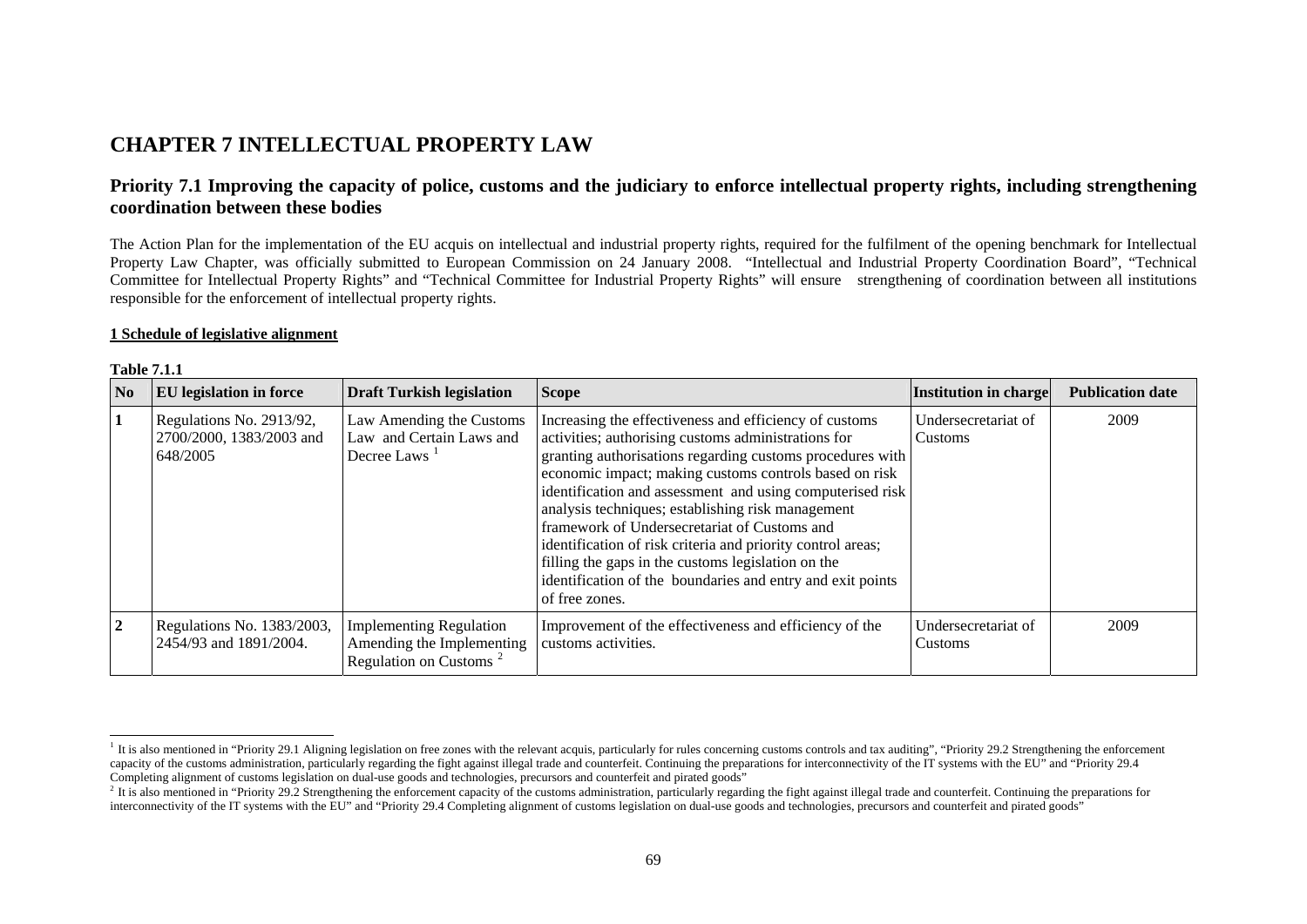### **2 Schedule of institutional capacity building requirements necessary for legislative approximation and implementation**

**Table 7.1.2** 

| N <sub>0</sub>                                   | <b>Requirements</b>                                                                                                                                                                                                                                                                                                                                                                                 | Year      |  |  |  |
|--------------------------------------------------|-----------------------------------------------------------------------------------------------------------------------------------------------------------------------------------------------------------------------------------------------------------------------------------------------------------------------------------------------------------------------------------------------------|-----------|--|--|--|
|                                                  | (Ministry of Justice)                                                                                                                                                                                                                                                                                                                                                                               |           |  |  |  |
|                                                  | Assigning certain number of juvenile courts specifically for cases caused by the infringement of IPR by children in places where there is<br>more than one juvenile court.                                                                                                                                                                                                                          | 2009      |  |  |  |
| 2                                                | Establishing prosecutor's offices responsible for IPR investigations in places where annual number of investigations on IPR is more than 500.<br>In places where the workload does not necessitate establishment of separate bureaus, IPR investigations will be under the responsibility of<br>one of the existing bureaus or certain prosecutors.                                                 | 2009      |  |  |  |
|                                                  | Establishing the "Juridical Consultation Group for IPR".                                                                                                                                                                                                                                                                                                                                            | 2009      |  |  |  |
|                                                  | Establishing an electronic data network between Specialised IPR Courts and other relevant institutions.                                                                                                                                                                                                                                                                                             | 2009      |  |  |  |
|                                                  | (Undersecretariat of Customs) <sup>3</sup>                                                                                                                                                                                                                                                                                                                                                          |           |  |  |  |
| 5                                                | Centralization of customs implementation for protecting the Intellectual Property Rights and establishment of a computer database accessible<br>by the local customs administrations                                                                                                                                                                                                                | 2009      |  |  |  |
| 6                                                | Establishment of a central risk analysis unit                                                                                                                                                                                                                                                                                                                                                       | 2009      |  |  |  |
|                                                  | Establishment of the regional risk analysis departments <sup>4</sup>                                                                                                                                                                                                                                                                                                                                | 2010-2013 |  |  |  |
| (Ministry of Interior (Turkish National Police)) |                                                                                                                                                                                                                                                                                                                                                                                                     |           |  |  |  |
| 8                                                | Organizing training programs, cooperation seminars and workshops under the EU project in order to strengthen the administrative and<br>technical capacity of the Turkish Police in the enforcement of intellectual and industrial property rights and to enhance co-ordination and co-<br>operation with judiciary, customs and other enforcement bodies and right owner associations. <sup>5</sup> | 2008-2009 |  |  |  |

<span id="page-1-1"></span><span id="page-1-0"></span> $3$  Financial requirement regarding these institutional capacity building measures are mentioned under Chapter 29 of the Customs Union with Table 29.2.3.

<sup>4</sup> To be financed by the project titled "Modernisation of the Turkish Customs Administration VI" under Pre-Accession Financial Assistance 2009 Programme

<span id="page-1-2"></span> $<sup>5</sup>$  Financed by the project titled "Support to the Turkish National Police in enforcement of intellectual and industrial property rights - TR06IBJH05" under Pre Accession Financial Assistance 2006 Programme.</sup>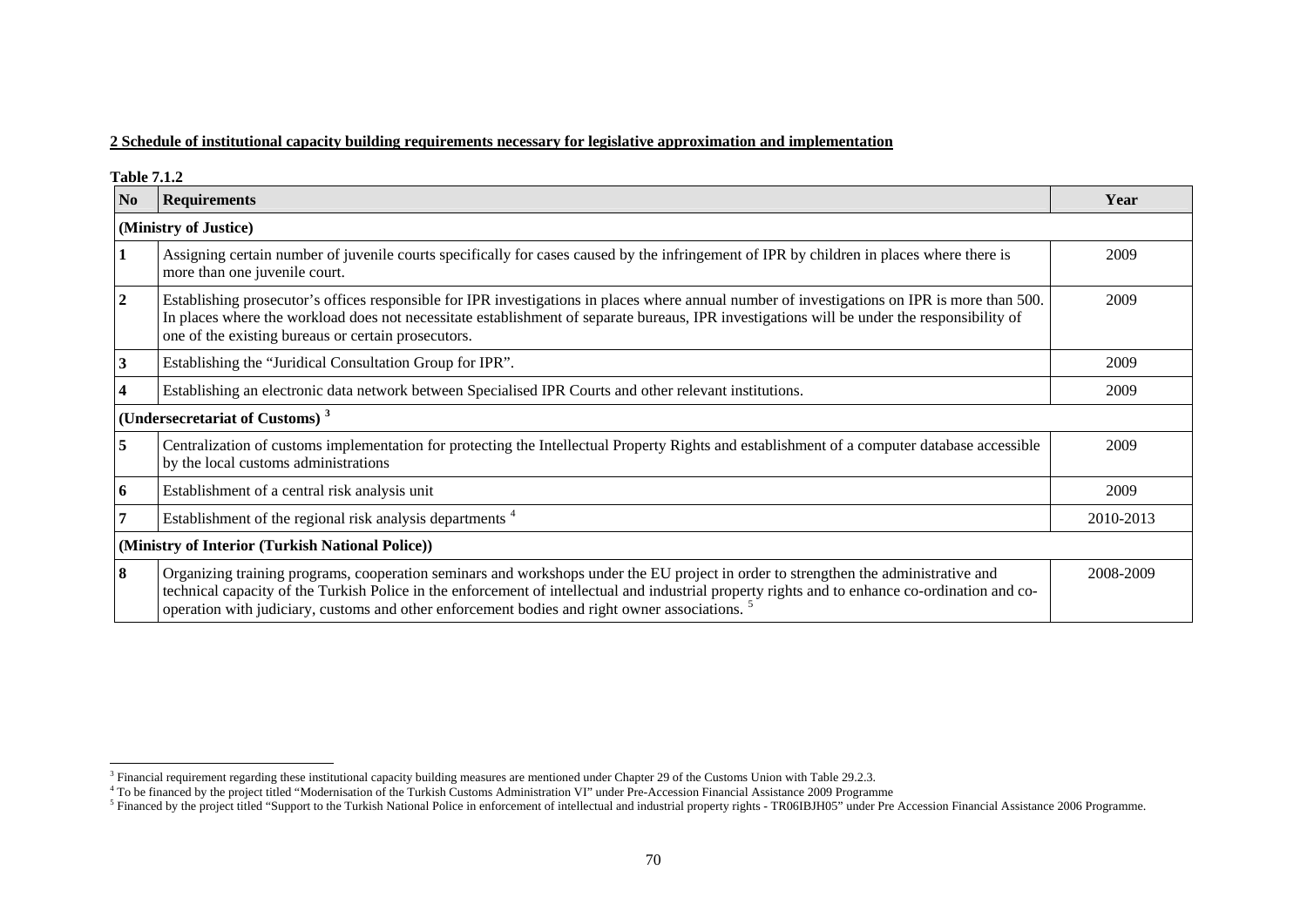## **3 Financial requirements and resources**

| <b>Table 7.1.3.1</b>                                                                                           | (Euro)    |                        |                   |       |              |  |
|----------------------------------------------------------------------------------------------------------------|-----------|------------------------|-------------------|-------|--------------|--|
| <b>Requirements (Ministry of Justice)</b>                                                                      | Year      | <b>National Budget</b> | <b>EU</b> sources | Other | <b>Total</b> |  |
| <b>I</b> -Investment                                                                                           |           |                        |                   |       |              |  |
| II- Legislative approximation and implementation                                                               |           |                        |                   |       |              |  |
| - Personnel                                                                                                    |           |                        |                   |       |              |  |
| - Training                                                                                                     |           |                        |                   |       |              |  |
| Training of judges and public prosecutors dealing<br>with preparatory investigations of IPR infringements<br>6 | 2008-2011 | 120,000                |                   |       | 120,000      |  |
| - Consultancy                                                                                                  |           |                        |                   |       |              |  |
| - Translation                                                                                                  |           |                        |                   |       |              |  |
| - Other                                                                                                        |           |                        |                   |       |              |  |
| Establishing the "Juridical Consultation Group for<br>IPR"                                                     | 2009      | 6,500                  |                   |       | 6,500        |  |
| <b>Total</b>                                                                                                   |           | 126,500                |                   |       | 126,500      |  |

<span id="page-2-0"></span> $6$  Contribution of national budget is 30,000 Euro for each year between 2008-2011.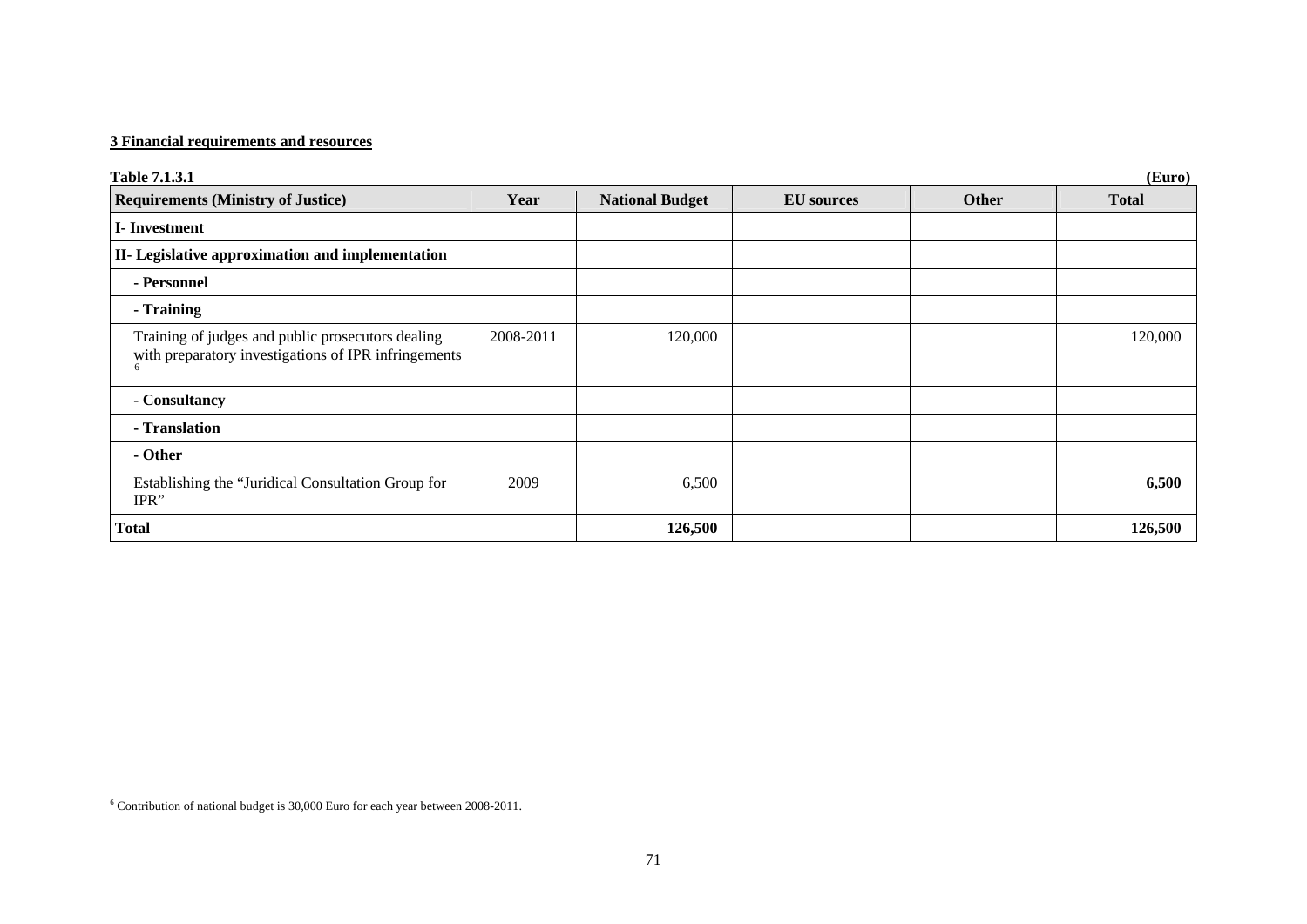| Table 7.1.3.2<br>(Euro)                                                                                       |           |                        |                   |              |              |
|---------------------------------------------------------------------------------------------------------------|-----------|------------------------|-------------------|--------------|--------------|
| <b>Requirements (Ministry of Interior (Turkish)</b><br>National Police)) <sup>7</sup>                         | Year      | <b>National Budget</b> | <b>EU</b> sources | <b>Other</b> | <b>Total</b> |
| <b>I</b> -Investment                                                                                          |           |                        |                   |              |              |
| Procurement of technical equipment to strengthen<br>technical capacity of the Turkish Police                  | 2008-2009 | 177,500                | 532,500           |              | 710,000      |
| II- Legislative approximation and implementation                                                              |           |                        |                   |              |              |
| - Personnel                                                                                                   |           |                        |                   |              |              |
| - Training                                                                                                    |           |                        |                   |              |              |
| Training the trainers, specialized training programs,<br>awareness and cooperation seminars, and study visits | 2008-2009 | 100,000                | 530,000           |              | 630,000      |
| - Consultancy                                                                                                 |           |                        |                   |              |              |
| Project resident twinning advisor and EU experts                                                              | 2008-2009 |                        | 196,000           |              | 196,000      |
| - Translation                                                                                                 |           |                        |                   |              |              |
| Interpreter and translation of training materials                                                             | 2008-2009 |                        | 50,000            |              | 50,000       |
| - Other                                                                                                       |           |                        |                   |              |              |
| Resident twinning advisor assistant                                                                           | 2008-2009 |                        | 24,000            |              | 24,000       |
| <b>Total</b>                                                                                                  |           | 277,500                | 1,332,500         |              | 1,610,000    |

<span id="page-3-0"></span><sup>&</sup>lt;sup>7</sup> Financed by the twinning project titled "Support to the Turkish National Police in enforcement of intellectual and industrial property rights - TR06IBJH05" under Pre-Accession Financial Assistance 2006 Programme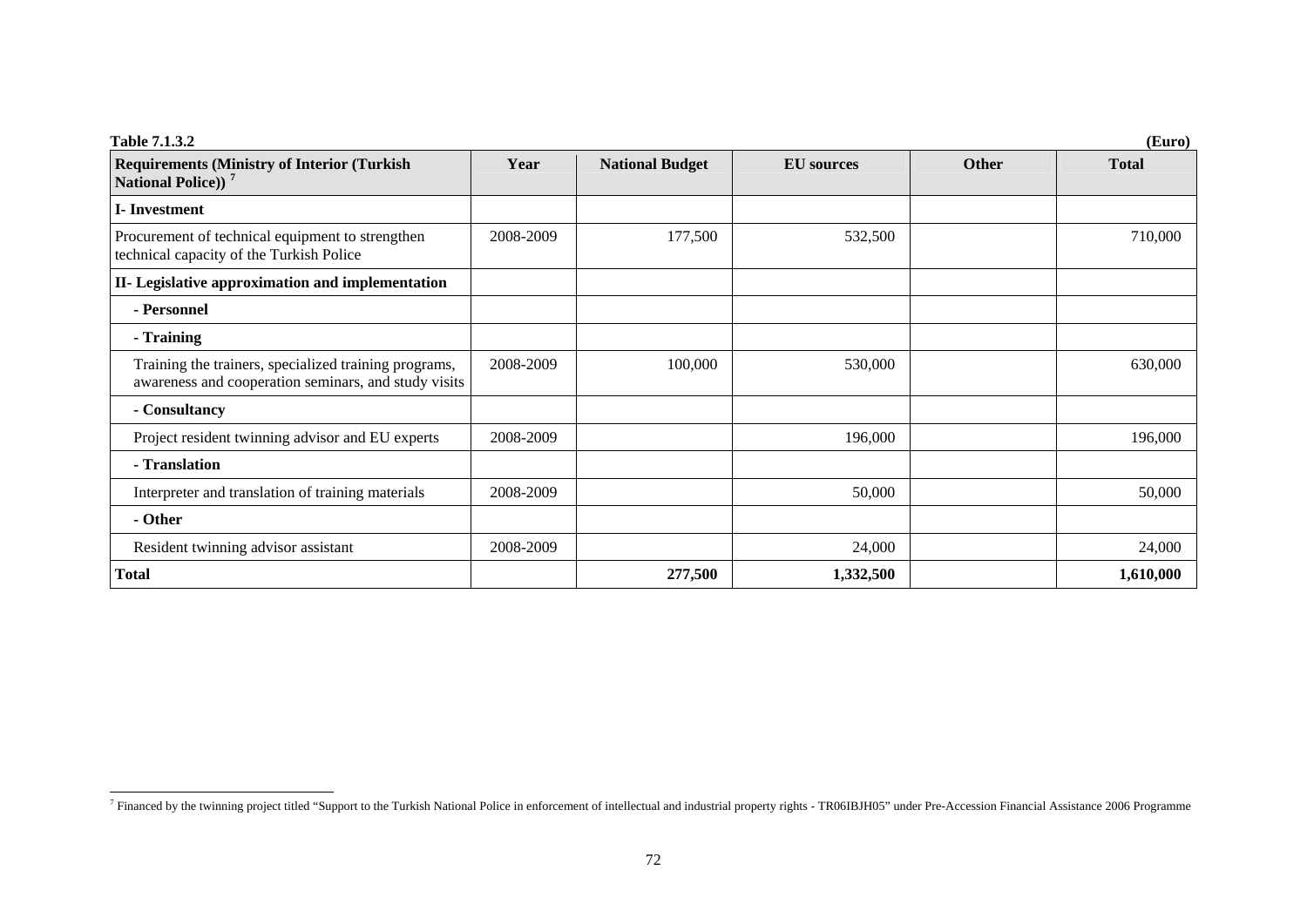## **Priority 7.2 Addressing, in particular, the counterfeiting of trade marks and piracy**

### **1 Schedule of legislative alignment**

The EU legislation to be aligned under this priority is Directive No. 2004/48/EC and the schedule of legislative alignment is available under "Priority 7.3 Continuing alignment and ensuring an effective enforcement of intellectual property rights"

### **2 Schedule of institutional capacity building requirements necessary for legislative approximation and implementation**

#### **Table 7.2.2**

| N <sub>o</sub>                                   | <b>Requirements</b>                                                                                                                                                                                                                | Year      |  |  |
|--------------------------------------------------|------------------------------------------------------------------------------------------------------------------------------------------------------------------------------------------------------------------------------------|-----------|--|--|
| (Ministry of Culture and Tourism)                |                                                                                                                                                                                                                                    |           |  |  |
|                                                  | Setting up a common database for monitoring and protecting intellectual property rights and recruiting 15 technical personnel to set up and<br>maintain this common database                                                       | 2009      |  |  |
| $\overline{2}$                                   | Training for the staff of the 81 Provincial Directorates of Culture and Tourism on banderol, certification and fight against piracy                                                                                                | 2008-2009 |  |  |
| 3                                                | Preparing spot films focusing on fight against piracy                                                                                                                                                                              | 2008-2009 |  |  |
| (Turkish Patent Institute)                       |                                                                                                                                                                                                                                    |           |  |  |
| $\overline{\mathbf{4}}$                          | Increasing the TPI's institutional capacity                                                                                                                                                                                        | 2008-2009 |  |  |
| 5                                                | Increasing the public awareness on industrial property rights and their infringement (constantly)                                                                                                                                  | 2009      |  |  |
| (Ministry of Interior (Turkish National Police)) |                                                                                                                                                                                                                                    |           |  |  |
| 6                                                | Organizing one-day trainings especially for the personnel working in public order sections in the provinces with high rate of IPR<br>infringements in order to raise the awareness of police chiefs and officers about IPR issues. | 2009      |  |  |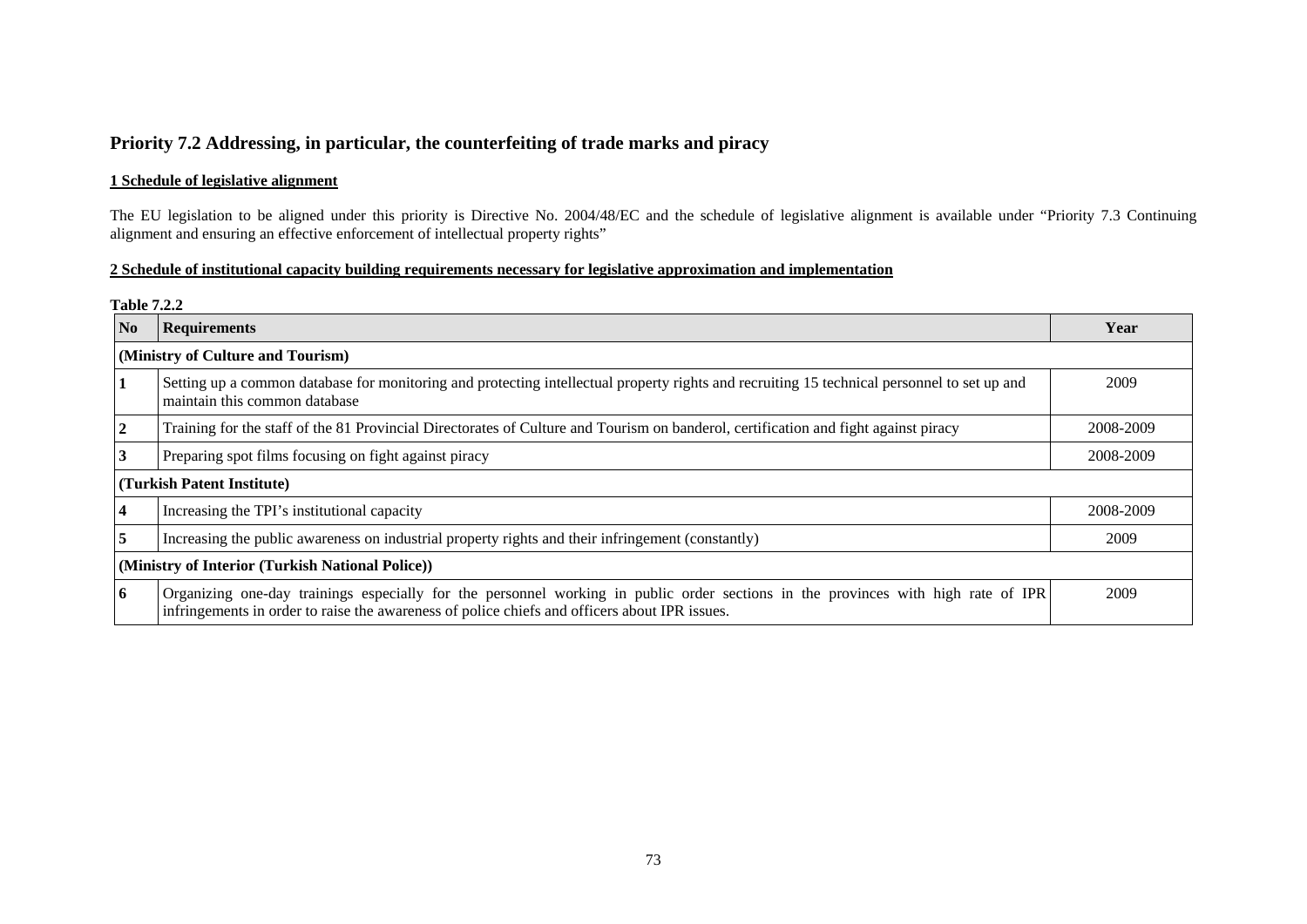## **3 Financial requirements and resources**

| Table 7.2.3.1                                                                                  | (Euro)    |                        |                   |              |              |  |
|------------------------------------------------------------------------------------------------|-----------|------------------------|-------------------|--------------|--------------|--|
| <b>Requirements (Ministry of Culture and Tourism)</b>                                          | Year      | <b>National Budget</b> | <b>EU</b> sources | <b>Other</b> | <b>Total</b> |  |
| I-Investment                                                                                   |           |                        |                   |              |              |  |
| II- Legislative approximation and implementation                                               |           |                        |                   |              |              |  |
| - Personnel                                                                                    |           |                        |                   |              |              |  |
| Recruitment of 15 technical personnel                                                          | 2009      | 135,000                |                   |              | 135,000      |  |
| - Training                                                                                     |           |                        |                   |              |              |  |
| Training for the 162 staff of the provincial<br>directorates of culture and tourism for 3 days | 2008-2009 | 55,250                 |                   |              | 55,250       |  |
| - Consultancy                                                                                  |           |                        |                   |              |              |  |
| - Translation                                                                                  |           |                        |                   |              |              |  |
| - Other                                                                                        |           |                        |                   |              |              |  |
| Software, data transfer, licence, hardware for a<br>common database                            | 2008-2009 | 800,000                |                   |              | 800,000      |  |
| Preparing spot films focusing on fight against piracy                                          | 2008-2009 | 37,500                 |                   |              | 37,500       |  |
| <b>Total</b>                                                                                   |           | 1,027,750              |                   |              | 1,027,750    |  |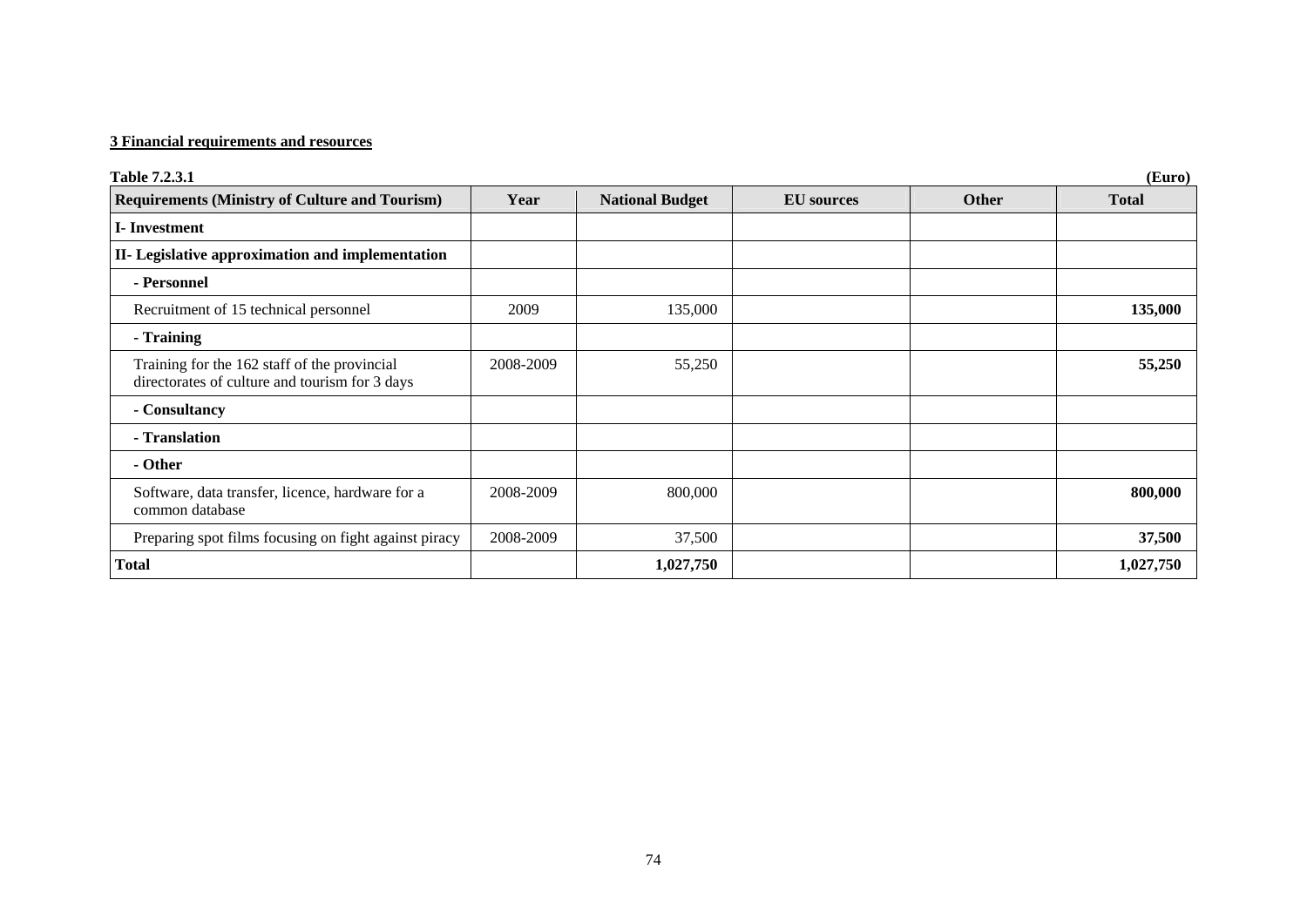| Table 7.2.3.2<br>(Euro)                                                                                     |           |                        |                   |              |              |
|-------------------------------------------------------------------------------------------------------------|-----------|------------------------|-------------------|--------------|--------------|
| <b>Requirements (Turkish Patent Institute)</b>                                                              | Year      | <b>National Budget</b> | <b>EU</b> sources | <b>Other</b> | <b>Total</b> |
| <b>I</b> -Investment                                                                                        |           |                        |                   |              |              |
| II- Legislative approximation and implementation                                                            |           |                        |                   |              |              |
| - Personnel                                                                                                 |           |                        |                   |              |              |
| Recruiting 4 new administrative staff                                                                       | 2009      | 25,000                 |                   |              | 25,000       |
| - Training                                                                                                  |           |                        |                   |              |              |
| Attending to seminars, study visits and workshops on<br>implementation and enforcement of IPRs <sup>8</sup> | 2008-2009 | 16,000                 | 94,000            |              | 110,000      |
| - Consultancy                                                                                               |           |                        |                   |              |              |
| - Translation                                                                                               |           |                        |                   |              |              |
| - Other                                                                                                     |           |                        |                   |              |              |
| Enhancing implementation of industrial property<br>rights <sup>9</sup>                                      | 2008-2009 | 60,000                 | 1,200,000         |              | 1,260,000    |
| <b>Total</b>                                                                                                |           | 1,071,000              | 1,294,000         |              | 1,395,000    |

<span id="page-6-1"></span><span id="page-6-0"></span> $8$  Detailed information is available in the action plan designed for the implementation of the EU Acquis on intellectual property rights.

 $9$  Financed by the project titled "Supporting Turkey for Improvement of the Implementation and Enforcement of the Industrial Rights – TR0702.14" under Pre Accession Financial Assistance 2007 Programme. This figure refers to the total project budget.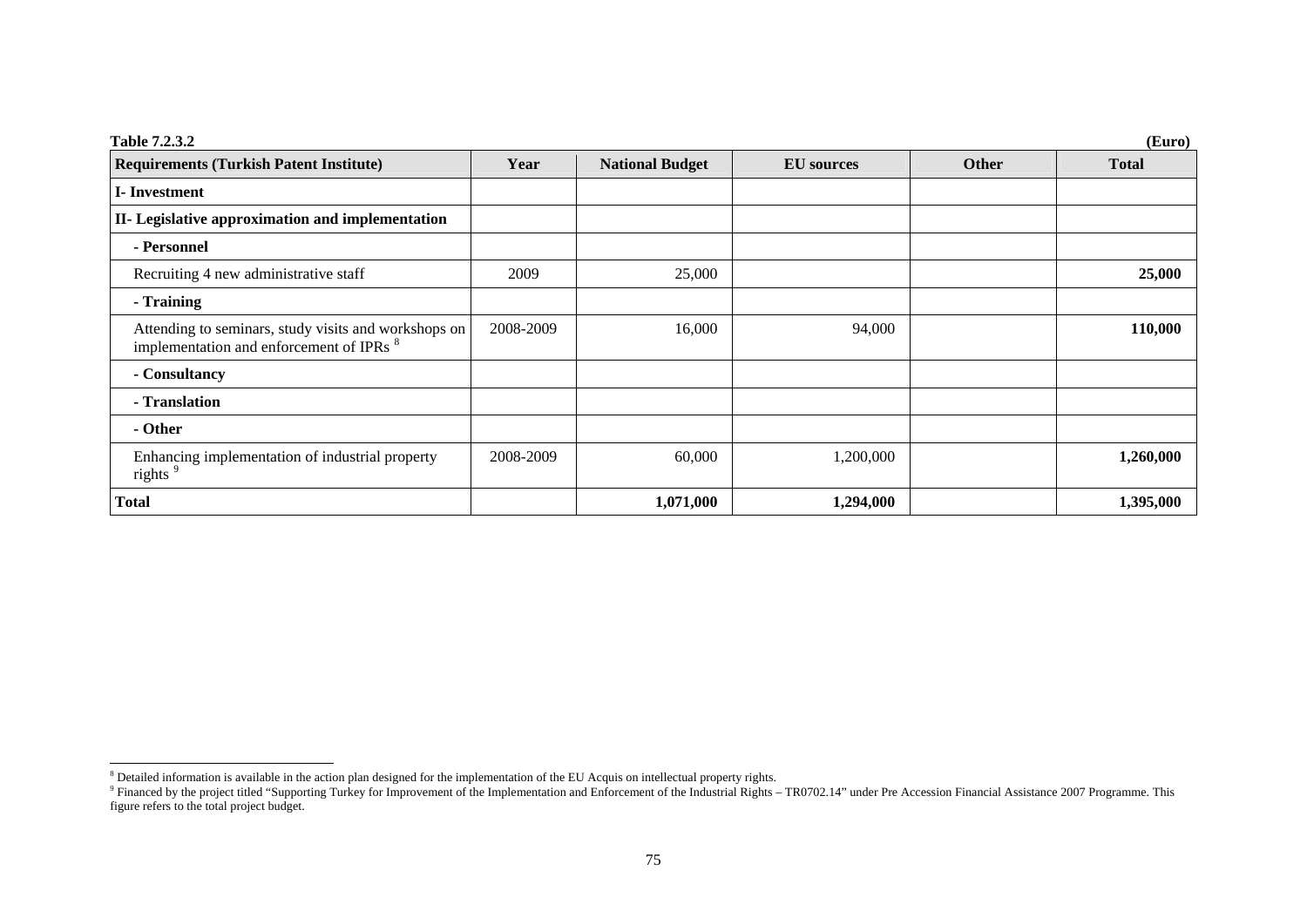| Table 7.2.3.3<br>(Euro)                                                        |      |                        |                   |       |              |  |
|--------------------------------------------------------------------------------|------|------------------------|-------------------|-------|--------------|--|
| <b>Requirements (Ministry of Interior (Turkish)</b><br><b>National Police)</b> | Year | <b>National Budget</b> | <b>EU</b> sources | Other | <b>Total</b> |  |
| <b>I</b> -Investment                                                           |      |                        |                   |       |              |  |
| <b>II-</b> Legislative approximation and implementation                        |      |                        |                   |       |              |  |
| - Personnel                                                                    |      |                        |                   |       |              |  |
| - Training                                                                     | 2009 | 30,000                 |                   |       | 30,000       |  |
| - Consultancy                                                                  |      |                        |                   |       |              |  |
| - Translation                                                                  | 2009 | 6,000                  |                   |       | 6,000        |  |
| - Other                                                                        |      |                        |                   |       |              |  |
| <b>Total</b>                                                                   |      | 36,000                 |                   |       | 36,000       |  |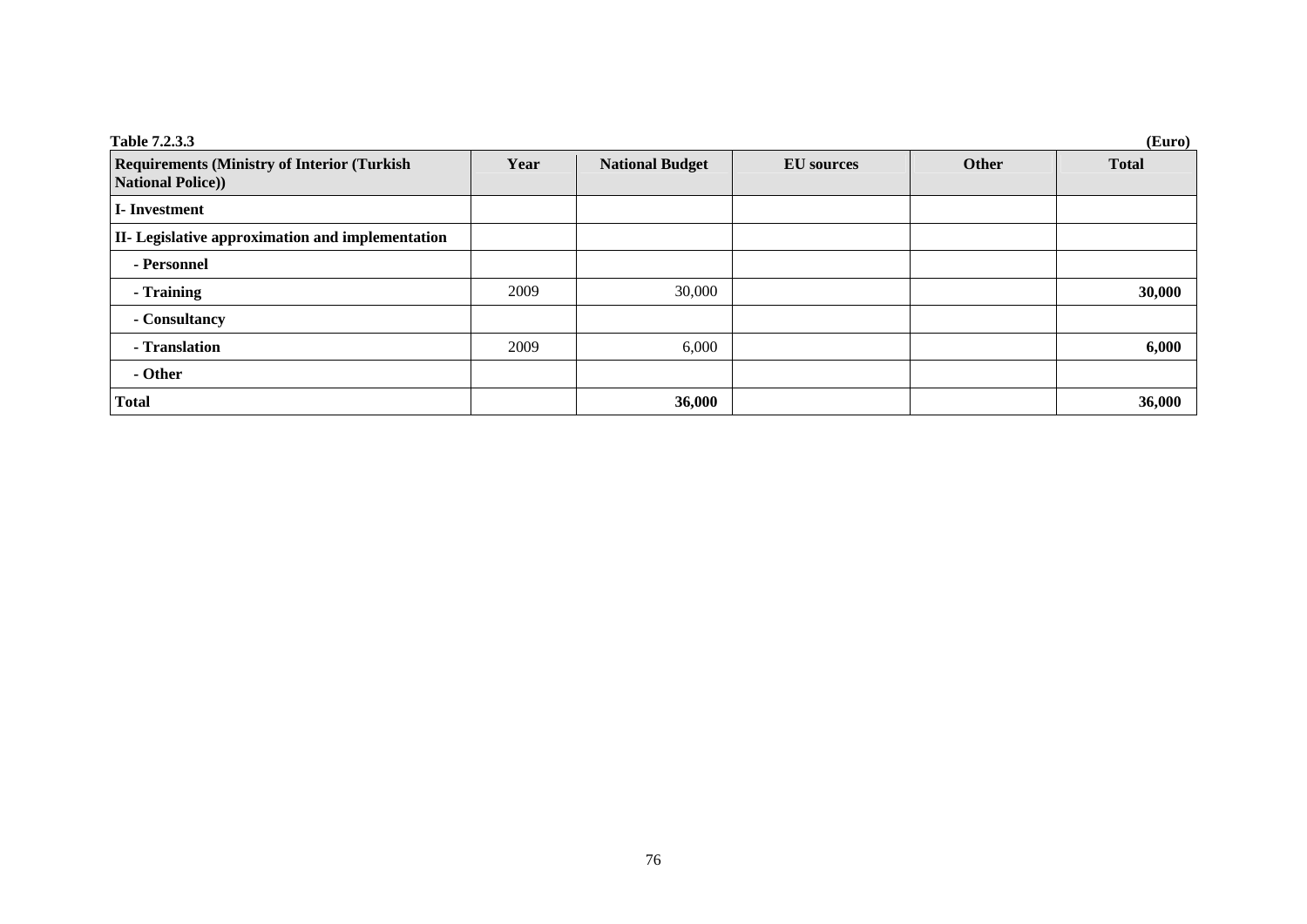# **Priority 7.3 Continuing alignment and ensuring an effective enforcement of intellectual property rights**

## **1 Schedule of legislative alignment**

#### **Table 7.3.1**

| N <sub>0</sub> | <b>EU</b> legislation in force                                       | <b>Draft Turkish legislation</b>                                                                   | <b>Scope</b>                                                                                                                                                                                                                                                                                                                                                                                                                                                                                                                  | <b>Institution in charge</b>                              | <b>Publication date</b> |
|----------------|----------------------------------------------------------------------|----------------------------------------------------------------------------------------------------|-------------------------------------------------------------------------------------------------------------------------------------------------------------------------------------------------------------------------------------------------------------------------------------------------------------------------------------------------------------------------------------------------------------------------------------------------------------------------------------------------------------------------------|-----------------------------------------------------------|-------------------------|
| 1              | Directives No. 98/44/EC and<br>2004/48/AT<br>Regulation No. 816/2006 | Patent and Utility Model<br>Law                                                                    | Further improvement of the harmonization of patent<br>legislation with the EU, and regulating the issue of patent<br>and utility model by a Law, which is regulated by a<br>Decree Law.<br>In this framework, legislation shall be enacted for<br>effective protection of inventions based on<br>biotechnological research and issuing compulsory license<br>for the production of patented pharmaceutical products.<br>Furthermore the provisions on civil measures and<br>remedies will be aligned with the EU legislation. | <b>Turkish Patent</b><br>Institute<br>Ministry of Justice | 2009                    |
| $\overline{2}$ | Directive No. 89/104/EC and Trademarks Law<br>2004/48/EC             |                                                                                                    | Further improvement of the harmonization level of<br>trademark legislation with the EU and regulating the issue<br>of trademarks by a Law, which is regulated by a Decree<br>Law.<br>Furthermore the provisions on civil measures and<br>remedies will be aligned with the EU legislation.                                                                                                                                                                                                                                    | <b>Turkish Patent</b><br>Institute<br>Ministry of Justice | 2009                    |
| $\mathbf{3}$   | Directives No. 98/71/EC and Law on Protection of<br>2004/48/EC       | Designs                                                                                            | Further improvement of the harmonization level of design<br>legislation with the EU and regulating the issue of<br>designs, which is regulated by a Decree Law.<br>Furthermore, the provisions on civil measures and<br>remedies will be aligned with the EU legislation.                                                                                                                                                                                                                                                     | <b>Turkish Patent</b><br>Institute<br>Ministry of Justice | 2009                    |
| 4              | Directive No. 2004/48/EC                                             | Law Amending the Law No.<br>5747 on the Protection of<br><b>Integrated Circuit</b><br>Topographies | Harmonization of the provisions on civil measures and<br>remedies with the EU legislation.                                                                                                                                                                                                                                                                                                                                                                                                                                    | <b>Turkish Patent</b><br>Institute<br>Ministry of Justice | 2009                    |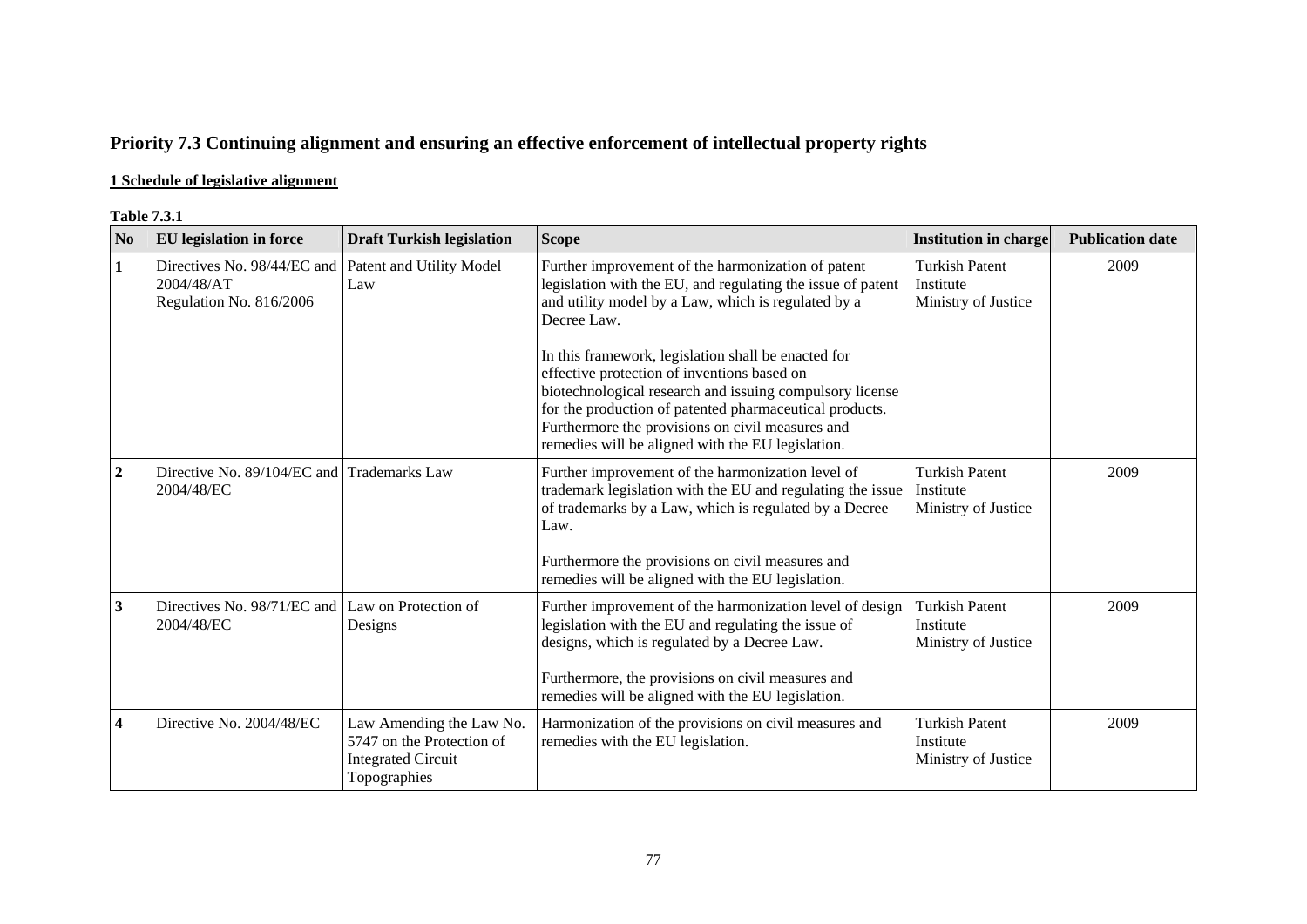| N <sub>0</sub>          | <b>EU</b> legislation in force                                                                                              | <b>Draft Turkish legislation</b>                                                                                                                                                        | <b>Scope</b>                                                                                                                                                                                                                                                                                                                                                                                 | <b>Institution in charge</b>                              | <b>Publication date</b> |
|-------------------------|-----------------------------------------------------------------------------------------------------------------------------|-----------------------------------------------------------------------------------------------------------------------------------------------------------------------------------------|----------------------------------------------------------------------------------------------------------------------------------------------------------------------------------------------------------------------------------------------------------------------------------------------------------------------------------------------------------------------------------------------|-----------------------------------------------------------|-------------------------|
| 5                       |                                                                                                                             | Law Establishing the Turkish<br><b>Patent Institution</b>                                                                                                                               | Increasing the TPI's efficiency and its institutional<br>capacity. It will also serve to establish an Industrial<br>Property Academy with an objective of giving training to<br>examiners, attorneys and private sector in cooperation<br>with universities and R&D institutions.                                                                                                            | <b>Turkish Patent</b><br>Institute                        | 2009                    |
| 6                       |                                                                                                                             | Amendment to the<br>Regulation on The Collecting<br>Societies and Federations for<br>the Authors of the<br><b>Intellectual and Artistic</b><br><b>Works and Related</b><br>Rightholders | Enabling collective operation of all related collecting<br>societies under one umbrella.                                                                                                                                                                                                                                                                                                     | Ministry of Culture<br>and Tourism                        | 2009                    |
| $\overline{7}$          | Directives No. 2001/84/EC,<br>93/83/ EEC, 96/9/ EC,<br>2006/116/ EC, 91/250 EEC,<br>2006/115 EC, 2004/48/ EC,<br>2001/29/EC | Law Amending Certain<br>Articles of the Law No. 5846<br>on Intellectual and Artistic<br>Works                                                                                           | Enabling full harmonisation of the Law no 5846 with the<br>EU acquis.                                                                                                                                                                                                                                                                                                                        | Ministry of Culture<br>and Tourism<br>Ministry of Justice | 2009-2010               |
| 8                       | Directive No. 98/44/EC<br>Regulation No. 816/2006                                                                           | <b>Implementing Regulation on</b><br>the Patent and Utility Model<br>Law $10$                                                                                                           | Regulating detailed provisions for the implementation of<br>Patent and Utility Model Law.                                                                                                                                                                                                                                                                                                    | <b>Turkish Patent</b><br>Institute                        | 2009                    |
| $\overline{\mathbf{9}}$ | Directive No. 89/104/EEC<br>Regulation No. 816/2006                                                                         | Implementing Regulation on<br>Trademarks Law <sup>11</sup>                                                                                                                              | Specifying the procedures and principles to be followed<br>regarding the place, time, and arrangement of application<br>documents for trademark registration application, which is<br>identified in Trademarks Law, and concerning other<br>applications on trademarks.<br>It includes the principles, rules and requirements for the<br>protection of trademarks eligible for registration. | <b>Turkish Patent</b><br>Institute                        | 2009                    |

<span id="page-9-0"></span><sup>&</sup>lt;sup>10</sup> It will be enacted after the adoption of Patent and Utility Model Law.

<span id="page-9-1"></span> $11$  It will be enacted after the adoption of Trademarks Law.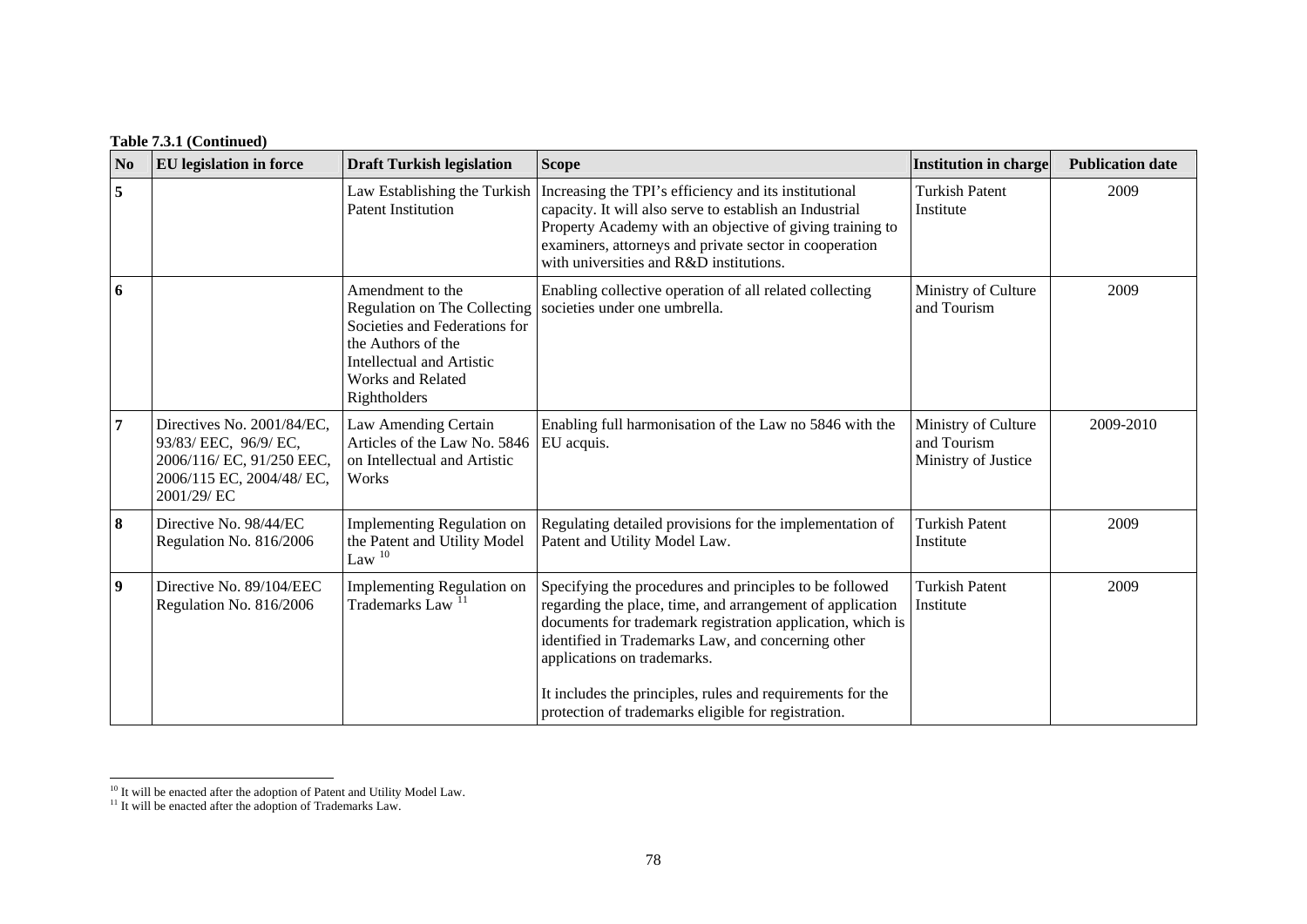### **Table 7.3.1 (Continued)**

| N <sub>0</sub> | <b>EU</b> legislation in force                                                                                              | <b>Draft Turkish legislation</b>                                                                       | <b>Scope</b>                                                                                                                                | Institution in charge              | <b>Publication date</b> |
|----------------|-----------------------------------------------------------------------------------------------------------------------------|--------------------------------------------------------------------------------------------------------|---------------------------------------------------------------------------------------------------------------------------------------------|------------------------------------|-------------------------|
| 10             | Directive No. 98/71/EC                                                                                                      | Implementing Regulation on<br>the Law on Protection of<br>Designs $12$                                 | Regulating detailed provisions for the implementation of<br>the Law on Protection of Designs.                                               | <b>Turkish Patent</b><br>Institute | 2009                    |
| 11             | Directive No. $2006/115/AT$                                                                                                 | Implementing Regulation on<br>the Renting and Lending of<br>Intellectual and Artistic<br>Works         | Specifying the principles and the procedures for the use of<br>the exclusive rights by the right holders concerning<br>renting and lending. | Ministry of Culture<br>and Tourism | 2009                    |
| 12             | Directives No. 2001/84/EC.<br>93/83/ EEC, 96/9/ EC,<br>2006/116/ EC, 91/250 EEC,<br>2006/115 EC, 2004/48/ EC,<br>2001/29/EC | the Law Amending Certain<br>Articles of the Law No. 5846<br>on Intellectual and Artistic<br>Works $13$ | Implementing Regulations on Regulating the implementation of the articles amending<br>Law No <sub>5846</sub> .                              | Ministry of Culture<br>and Tourism | 2010                    |

<span id="page-10-1"></span><span id="page-10-0"></span> $12$  It will be enacted after the adoption of the Law on Protection of Designs.

<sup>&</sup>lt;sup>13</sup> It will be enacted after the adoption of the Law No. 5846 on Intellectual and Artistic Works.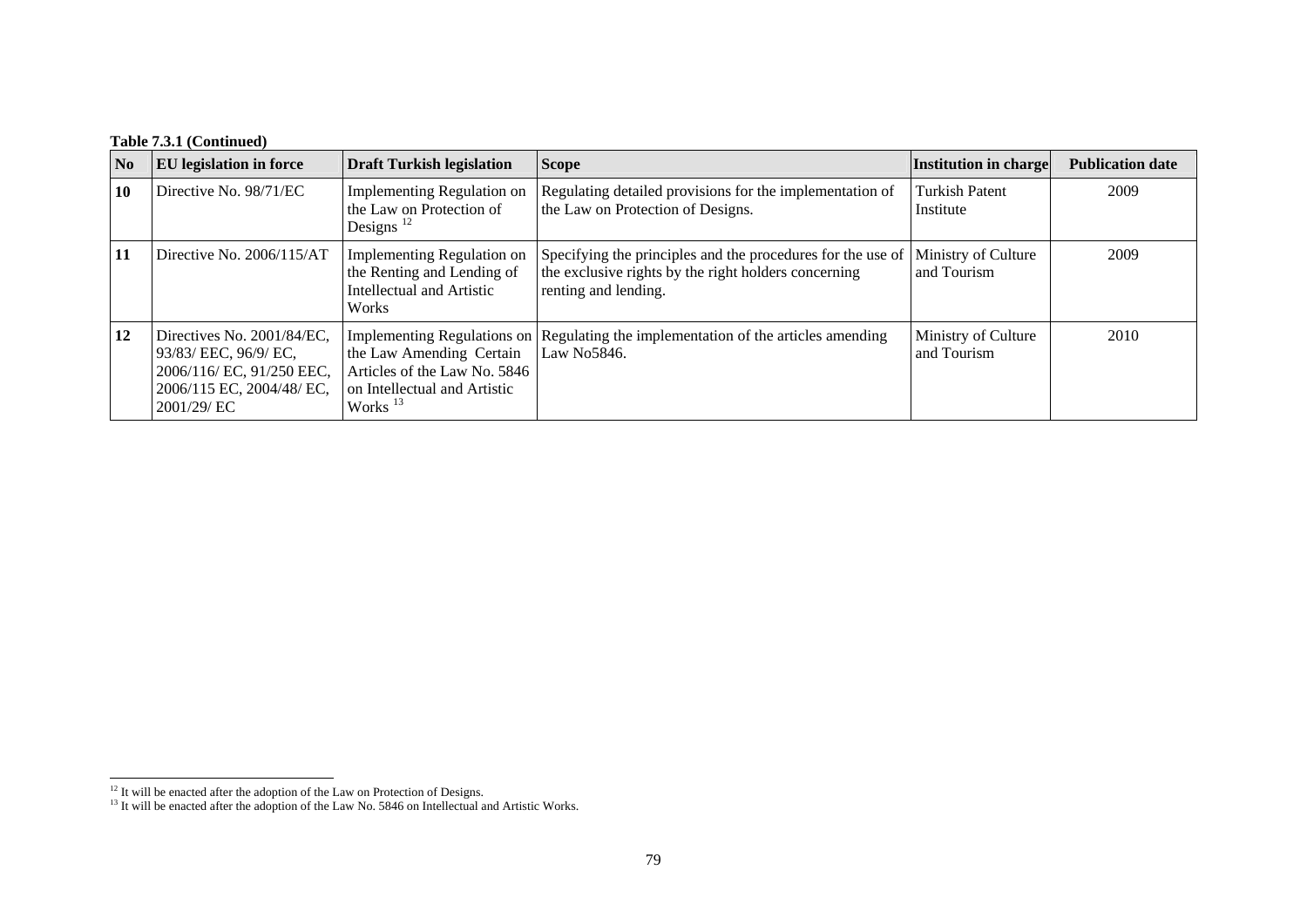### **2 Schedule of institutional capacity building requirements necessary for legislative approximation and implementation**

**Table 7.3.2** 

| N <sub>0</sub>                                                                 | <b>Requirements</b>                                                                                                                                                                                                                                           | Year            |  |  |  |  |  |
|--------------------------------------------------------------------------------|---------------------------------------------------------------------------------------------------------------------------------------------------------------------------------------------------------------------------------------------------------------|-----------------|--|--|--|--|--|
| (Ministry of Culture and Tourism, Directorate General of Copyright and Cinema) |                                                                                                                                                                                                                                                               |                 |  |  |  |  |  |
|                                                                                | Reorganisation of Directorate General of Copyright and Cinema under Ministry of Culture and Tourism in order to ensure effective<br>enforcement of intellectual property rights                                                                               | 2009            |  |  |  |  |  |
| 3                                                                              | Establishing mechanisms for increasing coordination and cooperation between collecting societies.                                                                                                                                                             | 2009            |  |  |  |  |  |
|                                                                                | Supervising collecting societies on a regular basis                                                                                                                                                                                                           | 2009            |  |  |  |  |  |
| 5                                                                              | Strengthening the infrastructure of the Ministry of Culture and Tourism and collecting societies with a view to enabling fair allocation of<br>remuneration collected within the scope of 2. paragraph of Article 44 of the Law No. 5846 to the right holders | 2009            |  |  |  |  |  |
| $\mathbf b$                                                                    | Maintaining the functioning of Technical Committee for Intellectual Property Rights (quarterly on a regular basis)                                                                                                                                            | 2009 and Beyond |  |  |  |  |  |
| (Turkish Patent Institute)                                                     |                                                                                                                                                                                                                                                               |                 |  |  |  |  |  |
|                                                                                | Establishment of Technical Committee for Industrial Property Rights and maintaining its activities (continuous activity)                                                                                                                                      | 2009 and Beyond |  |  |  |  |  |
| 8                                                                              | Increasing the TPI's institutional capacity                                                                                                                                                                                                                   | 2009-2011       |  |  |  |  |  |
| 9                                                                              | Increasing the public awareness on fight against counterfeiting and piracy (continuous activity)                                                                                                                                                              | 2009-2011       |  |  |  |  |  |